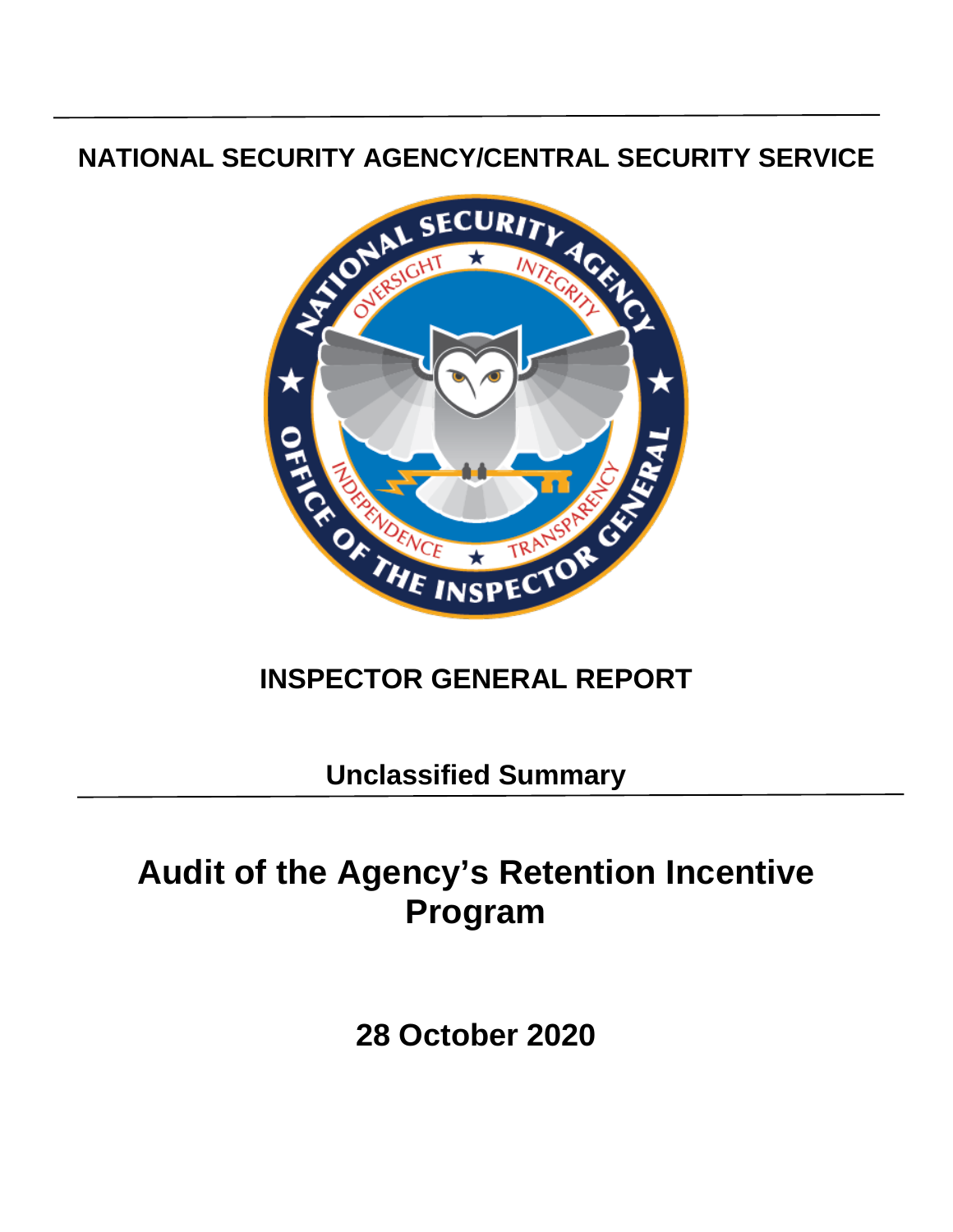**NOTE: A classified version of the Audit of the Agency's Audit of the Retention Incentive Program formed the basis of the unclassified version.**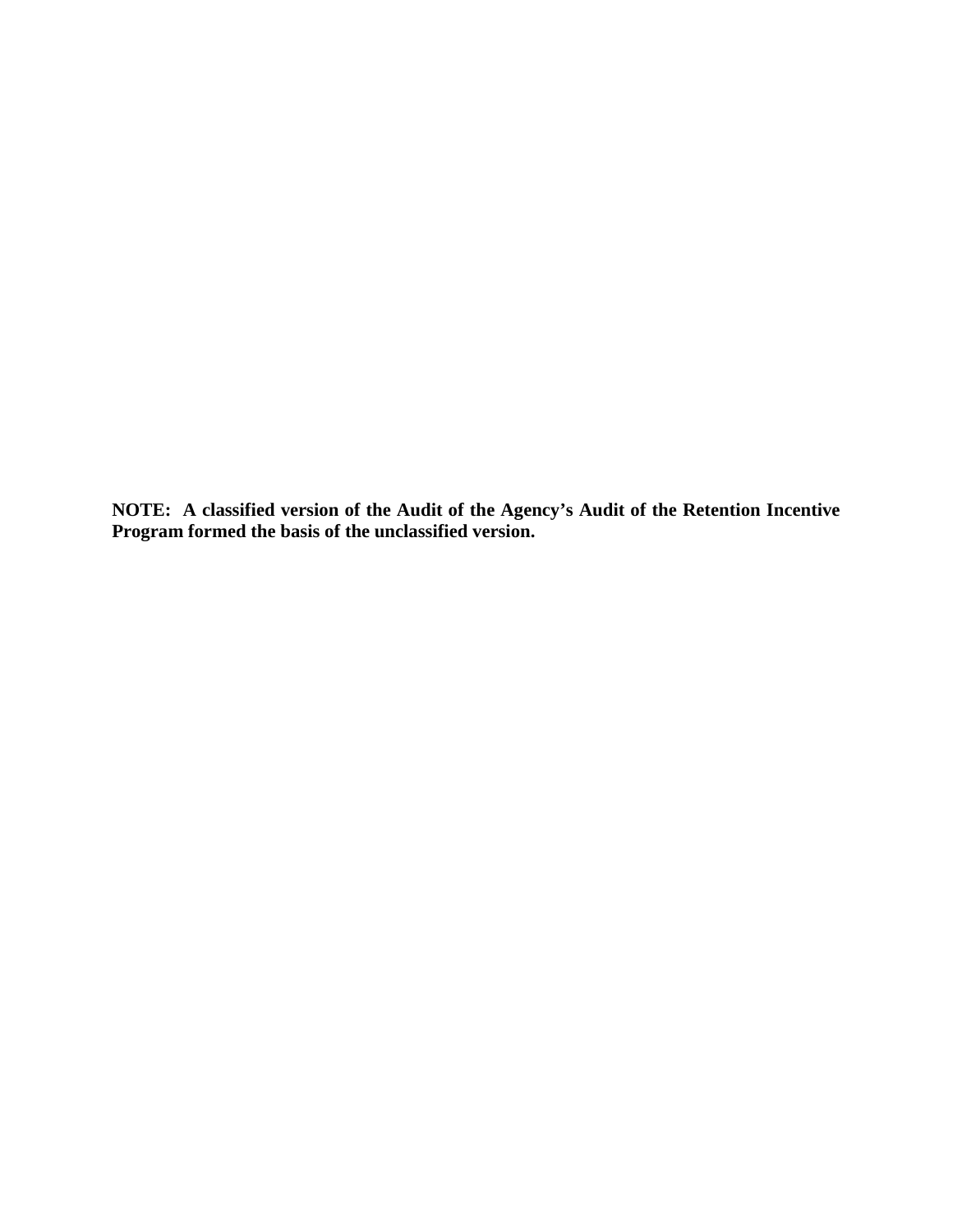#### **Objective**

The overall objective of the audit was to assess the economy and effectiveness of the National Security Agency's (NSA) retention incentive program, and determine whether the Agency had adequate internal controls to ensure that retention incentives were awarded in accordance with applicable policy and procedures.

#### Background

Retention incentives are used as a compensation tool to maintain a critical workforce. DoD Instruction (DoDI) 1400.25, Vol. 2006, *DoD Civilian Personnel Management System: Defense Civilian Intelligence Personnel System (DCIPS) Compensation Administration* (updated Dec. 29, 2015), provides that "[p]ayment of special incentives to...retain...employees critical to the mission of an organization will be provided on the same basis as the implementing regulations" in 5 Code of Federal Regulations (CFR) Part 575. 5 CFR Chapter 1 Subpart C – "Retention Incentives" § 575.301-575.314 allows federal agencies to increase basic pay to retain employees who possess "unusually high or unique qualifications" or meet "special need of the agency for the employee's services," and who are likely "to leave in the absence of an incentive."

NSA offers two types of retention incentives: individual and group.

- Individual retention incentives are paid to individual civilian employees who have unusually high or unique qualifications and are likely to leave federal service in the absence of an incentive. Individual retention incentives can be authorized for up to 25 percent of an employee's basic pay. Within this program, Agency managers authorize the individual retention incentives while Human Resources approves and processes the payment.
- Group retention incentives are typically authorized to similar civilian employee work groups who have unusually high or unique qualifications and employees who otherwise would be likely to leave federal service. Group retention incentives can be authorized for up to 10 percent of an employee's basic pay. As of the initiation of our audit, the Agency paid three types of group incentives based on work roles: the Contracting Office contracting specialist group, the polygrapher program, and a group consisting of specific types of cyber operators, development specialists, and analysts, referred to herein collectively as the "Cyber Incentive Program."[1](#page-2-0)

The number of employees and total dollars paid in the various retention incentive groups from 17 March 2018 through 18 March 2019 is set forth in Table 1 below.

<span id="page-2-0"></span><sup>&</sup>lt;sup>1</sup> During the course of this audit, the Agency discontinued the polygraphers retention incentive program and implemented a Targeted Local Market Supplement for polygraphers as approved by the Under Secretary of Defense – Intelligence.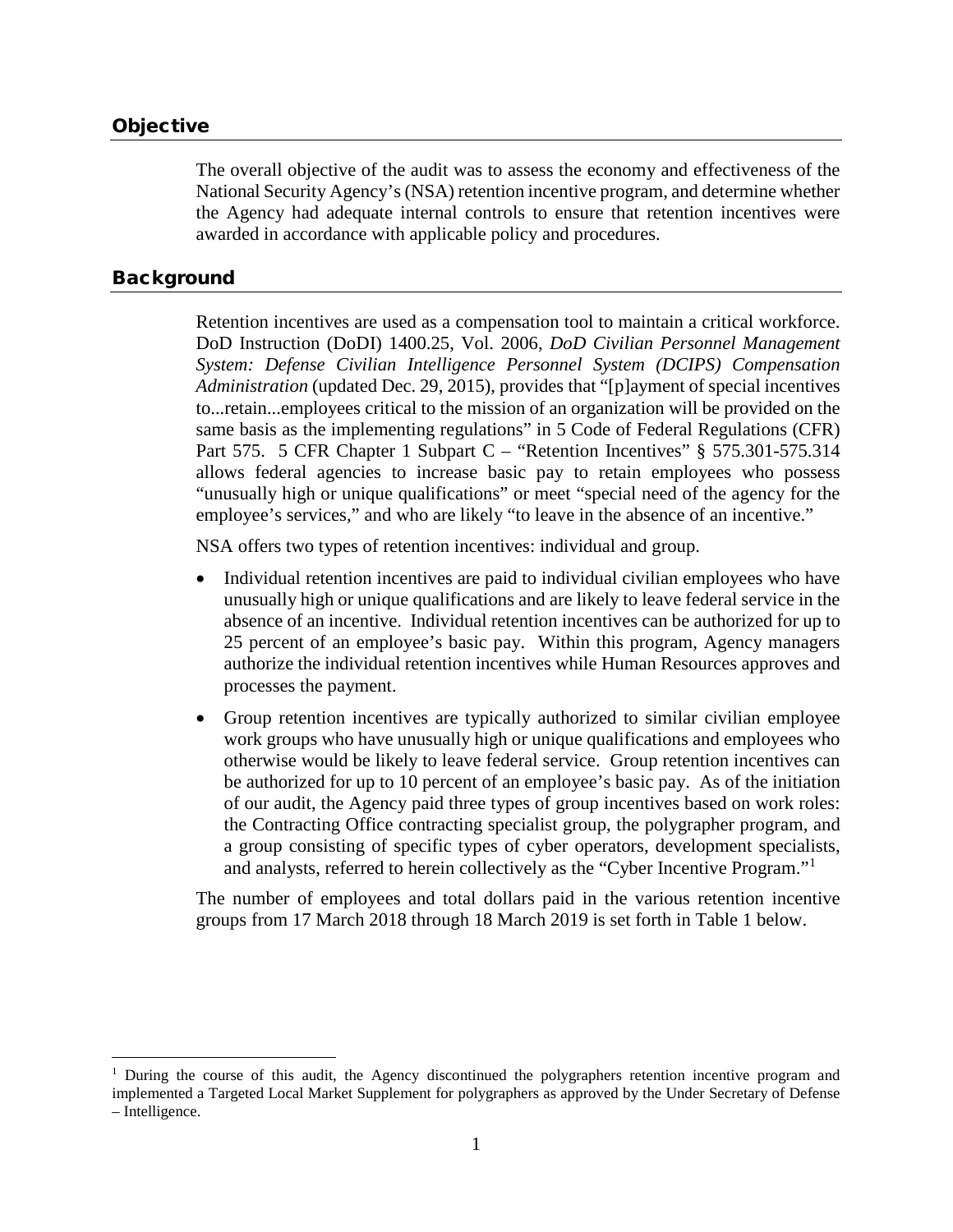|                      |  | Table 1. Retention Incentives Paid From 17 March 2018 Through |  |
|----------------------|--|---------------------------------------------------------------|--|
| <b>18 March 2019</b> |  |                                                               |  |

| <b>Type</b>                       | <b>Employees Receiving</b><br><b>Incentives</b> | <b>Total Dollars Paid</b> |
|-----------------------------------|-------------------------------------------------|---------------------------|
| Individual Retention Incentive    | 190                                             | \$3,460,549               |
| <b>Group Retention Incentives</b> |                                                 |                           |
| Contracting                       | 263                                             | \$2,023,581               |
| Polygraphers                      | 79                                              | \$671,594                 |
| <b>Cyber Incentive Program</b>    | 704                                             | \$10,564,779              |
| Total                             | 1,236                                           | \$16,720,500              |

#### Findings

During the audit conducted from March to November 2019. The NSA Office of the Inspector General (OIG) found the following:

#### **Finding 1: The Agency's Retention Incentive Program Had Limited Administrative Oversight**

#### **No Formalized Training or Procedures**

*Authorizing Individual Retention Incentives.* Although the Agency has a policy manual that sets guidelines for incentives, the OIG found that there was no guidance or training for Agency managers to determine if an individual retention incentive was appropriate, and the Agency website had only limited information on the program. In addition, we found that although the retention incentive program was not designed to be evenly distributed across directorate, gender, and ethnicity, the individual retention incentives that were authorized based on management judgment were not evenly distributed across the Agency's directorates and did not reflect the Agency's civilian population by gender, although it did represent the Agency's civilian population by race/ethnicity. Specifically, we found that 91 percent of individual retention incentives over the period of our review were received by employees of the Operations and Capabilities Directorates, which had a high concentration of technical work roles, while other directorates had relatively few or no individuals receiving such incentives. We concluded that this disparity was at least in part due to a lack of understanding of Agency managers regarding the eligibility requirements. We also found that only 14 percent of individual retention incentives were authorized to women, even though they comprised 41 percent, or an almost three times greater percentage of the total civilian workforce. The OIG did find that the percentage of individual retention incentives based on race/ethnicity approximated the general Agency population, with 21 percent of such incentives awarded to minority personnel, who comprised 24 percent of the workforce.

*Approving Individual Retention Incentives.* The OIG found that Human Resources did not have SOPs or specific additional authorization criteria when reviewing approval forms. This led to questionable employee selection and discrepancies between suggested retention incentive amounts, with 30 percent of the randomly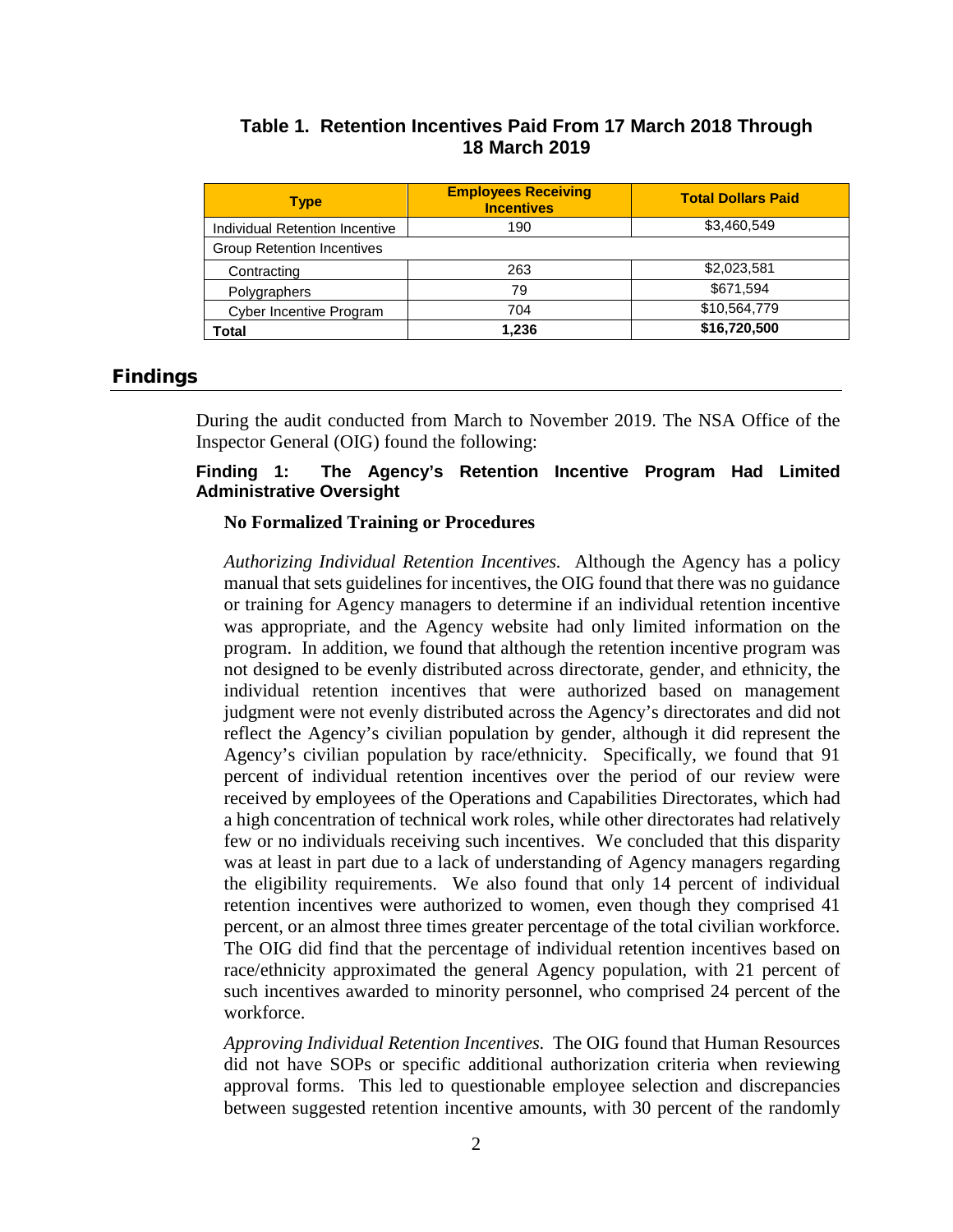selected incentive packages not explaining the employee's unique skill, 39 percent not explaining that the employee was likely to leave or the basis for such a belief, 35 percent exceeding the Agency-suggested market calculation without any explanation, and 75 percent of incentive renewal justifications copied exactly from previous years. We also found inconsistencies based on employees' grade and ACE scores, all of which reflected a heightened risk of inconsistency and the selection of unqualified employees for individual retention incentive percentages.

*Processing Individual and Group Retention Incentives.* The OIG reviewed the incentive approval and renewal process and found general control deficiencies and policy violations which created overpayment errors including payments beyond the approved retention incentive period. We found that 23 percent of the employees who received overpayments resigned from the Agency within a month of the overpayment being identified; though we could not determine the reasons for their departures, this relatively high correlation caused us to question if they were related, at least in part, to administrative errors and required repayments resulting therefrom.

#### **Program Goals were Undefined**

*Individual Retention Incentives.* The Agency could not provide evidence of defined documented goals, return on investment reviews, or employees who were offered and rejected individual retention incentives. The OIG conducted independent data analysis in an effort to assess the effectiveness of the individual retention program, and found 45 employees who received a retention incentive for at least five consecutive years, and may therefore consider it to be a permanent pay increase, and 186 employees who resigned after receiving a retention incentive within the past five years, of which 162, or 87 percent resigned while actually receiving a retention incentive. While this data analysis was not conclusive in establishing any particular deficiency, it led the OIG to conclude that more examination by the Agency is necessary to determine the effectiveness of the individual retention incentive program.

*Cyber Incentive Program.* We identified various concerns regarding the Cyber Incentive Program, which is the Agency's largest group retention incentive. These included issues with the program's potential impact on morale with the risk of creating "haves and have nots" within organizations, incentives to shift work roles and incentivize certain missions, and budgetary risk to other programs.

#### **Finding 2: The Agency's Paid at least \$4.2M in Unauthorized Retention Incentives**

#### **Cyber Incentive Program Retention Incentive Percentages Over 10 percent**

While the Cyber Incentive Program allows for group retention incentives ranging from 10 to 40 percent, Title 5, Code of Federal Regulations, Section 575.309(a) states that such incentives may not exceed 10 percent without obtaining a waiver.